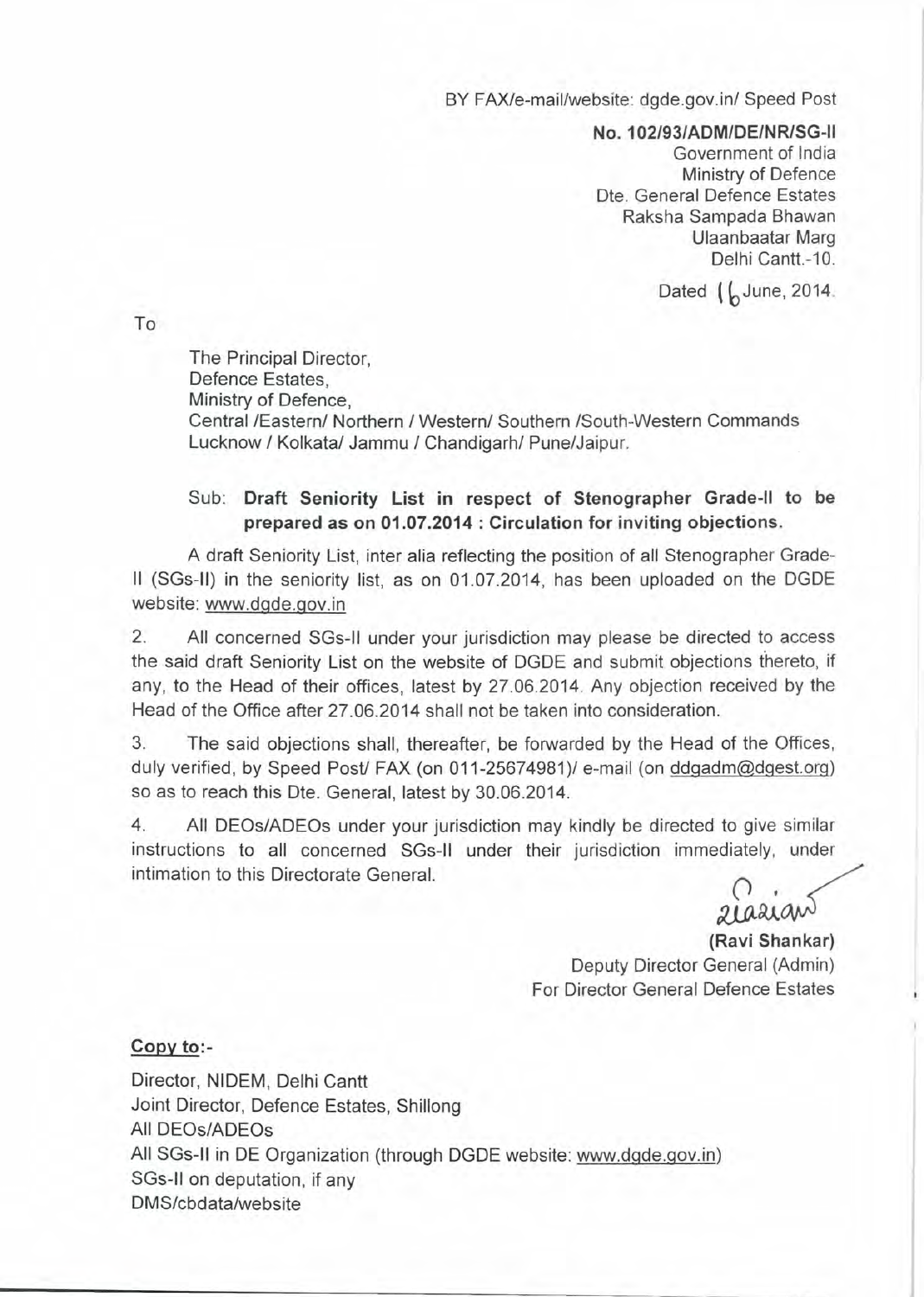## **DRAFT NOMINAL ROLUSENIORITY LIST OFSTENOGRAPHER GRADE-II AS ON 01.07.2014**

| SI. | Name of the                | Qualifi        | Date of    | Date of                | Date of             | Date of            | Present place            | w.e.f.     | Remarks |
|-----|----------------------------|----------------|------------|------------------------|---------------------|--------------------|--------------------------|------------|---------|
| No  | official                   | ca-tion        | birth      | continuou<br>s service | joining<br>DE Orgn. | joining<br>present | of posting               |            |         |
|     |                            |                |            |                        |                     | grade              |                          |            |         |
| 1.  | G.M.Paul                   | <b>B.Com</b>   | 01.08.1954 | 28.08.1978             | 28.08.1978          | 14.09.1999         | DEO Siliguri             | 01.03.2004 |         |
| 2.  | Anima Saikia,<br><b>ST</b> | Matric         | 12.04.1956 | 22.06.1981             | 22.06.1981          | 14.09.1999         | DEO Jorhat               | 21.09.1989 |         |
| 3.  | Smt. D.<br>Poorni, SC      | PUC            | 25.11.1971 | 05.09.1994             | 05.09.1994          | 01.04.2000         | <b>DEO</b><br>Bangalore  | 30.09.1997 |         |
| 4.  | Mukesh Seth                | <b>B.Sc</b>    | 15.02.1960 | 07.01.1983             | 07.01.1983          | 28.11.2008         | DEO Jabalpur             | 11.04.1983 |         |
| 5.  | Raj Kumar<br>Giri          | B.A.           | 03.08.1958 | 11.01.1983             | 11.01.1983          | 28.11.2008         | <b>DEO</b> Meerut        | Feb 2010   |         |
| 6.  | Prafulla Ch.<br>Hazarika   | Pre-<br>Degree | 01.01.1959 | 09.03.1983             | 09.03.1983          | 28.11.2008         | <b>DEO</b><br>Guwahati   | 01.12.2008 |         |
| 7.  | Shiv Charan                | Inter          | 12.06.1960 | 04.10.1983             | 07.02.1985          | 28.11.2008         | Dte. DE WC<br>Chandigarh | Mar, 2010  |         |
| 8.  | Mrs. Shikha<br>Majumdar    | <b>B.Sc</b>    | 06.11.1964 | 08.05.1989             | 08.05.1989          | 28.11.2008         | Dte.DE,EC                | 08.05.1998 |         |
| 9.  | Smt.<br>V.A.Pasalkar       | <b>B.Com</b>   | 15.05.1971 | 10.01.1996             | 10.01.1996          | 28.11.2008         | Dte.DE,SC                | 01.01.1996 |         |
| 10. | Mrs. Manju<br>Mehta        | B.A.           | 09.02.1959 | 13.12.1983             | 13.12.1983          | 28.11.2008         | Dte.DE,CC                | 18.10.1996 |         |
|     |                            |                |            |                        |                     |                    |                          |            |         |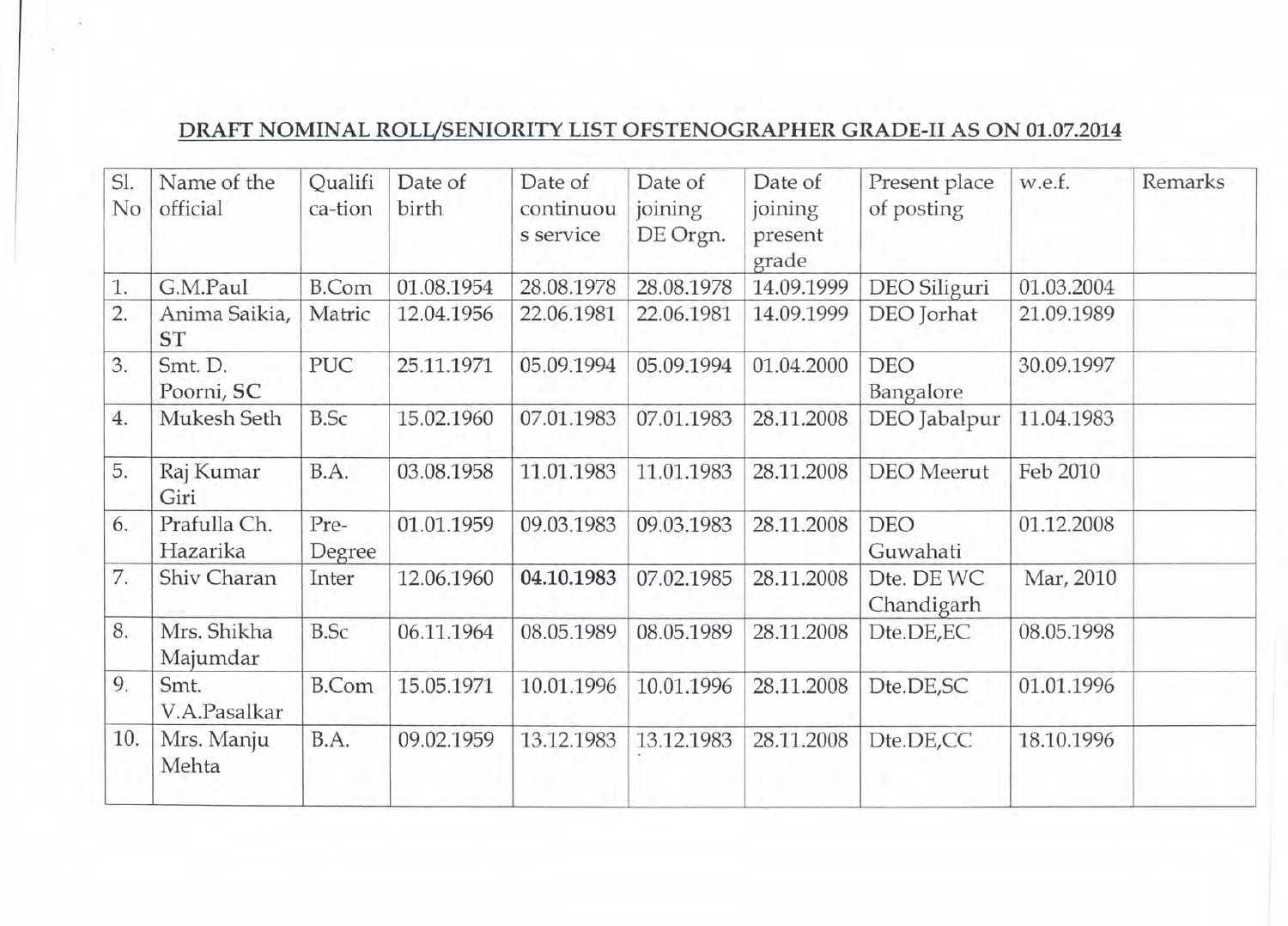| ć<br>No | Name of the<br>official        | Qualifi<br>ca-tion | Date of<br>birth | Date of<br>continuou<br>s service | Date of<br>joining<br>DE Orgn. | Date of<br>joining<br>present<br>grade | Present place<br>of posting | w.e.f.        | Remarks |
|---------|--------------------------------|--------------------|------------------|-----------------------------------|--------------------------------|----------------------------------------|-----------------------------|---------------|---------|
| 11.     | Mrs. Meena<br>Kumari, SC       | B.A.               | 01.03.1974       | 15.06.1998                        | 15.06.1998                     | 28.11.2008                             | Dte.DE.WC                   | 15.06.1998    |         |
| 12.     | Khalid<br>Mehmood              | B.A.               | 04.11.1971       | 09.12.1996                        | 09.12.1996                     | 09.06.2010                             | <b>DEO</b> Srinagar         | 09.12.1996    |         |
| 13.     | Ramesh<br>Kumar                | B.A.               | 24.03.1954       | 05.01.1978                        | 29.10.1997                     | 09.06.2010                             | DEO<br>Pathankot            | 29.10.1997    |         |
| 14.     | V.A.Kavate,<br>OBC             | <b>B.Com</b>       | 01.06.1971       | 06.01.1998                        | 06.01.1998                     | 09.06.2010                             | Dte.DE.SC                   | 06.01.1998    |         |
| 15.     | Arindam Boss                   | <b>B.Sc</b>        | 22.11.1972       | 27.03.1998                        | 27.03.1998                     | 09.06.2010                             | DEO Kolkata                 | 27.03.1998    |         |
| 16.     | A.<br>Simhachalam<br>Naidu, ST | B.A.               | 01.07.1975       | 18.06.1998                        | 18.06.1998                     | 09.06.2010                             | DEO Vizag                   | March<br>2010 |         |
| 17.     | P.N.Muthuraj<br>, OBC          | Hr.<br>Sec.        | 10.04.1979       | 28.12.1998                        | 28.12.1998                     | 09.06.2010                             | DEO Chennai                 | Mar 2010      |         |
| 18.     | Mrs. Anju<br>Dhiman,<br>OBC    | BA-II              | 15.01.1979       | 18.11.1999                        | 18.11.1999                     | 09.06.2010                             | <b>DEO</b><br>Chandigarh    | Feb, 2010     |         |
| 19.     | Sanjay Ch.<br>Prashar, SC      | $Hrs.+II$          | 18.03.1979       | 03.03.2000                        | 03.03.2000                     | 09.06.2010                             | Dte.DE,NC                   | 03.03.2000    |         |
| 20.     | Sachin Kumar                   | $10+2$             | 21.06.1981       | 04.05.2000                        | 04.05.2000                     | 09.06.2010                             | DEO Delhi                   | 04.05.2000    |         |
| 21.     | Mrs.<br>Pushpanjali,<br>OBC    | Inter              | 10.12.1980       | 25.10.2000                        | 25.10.2000                     | 09.06.2010                             | <b>DEO</b><br>Lucknow       | 25.10.2000    |         |